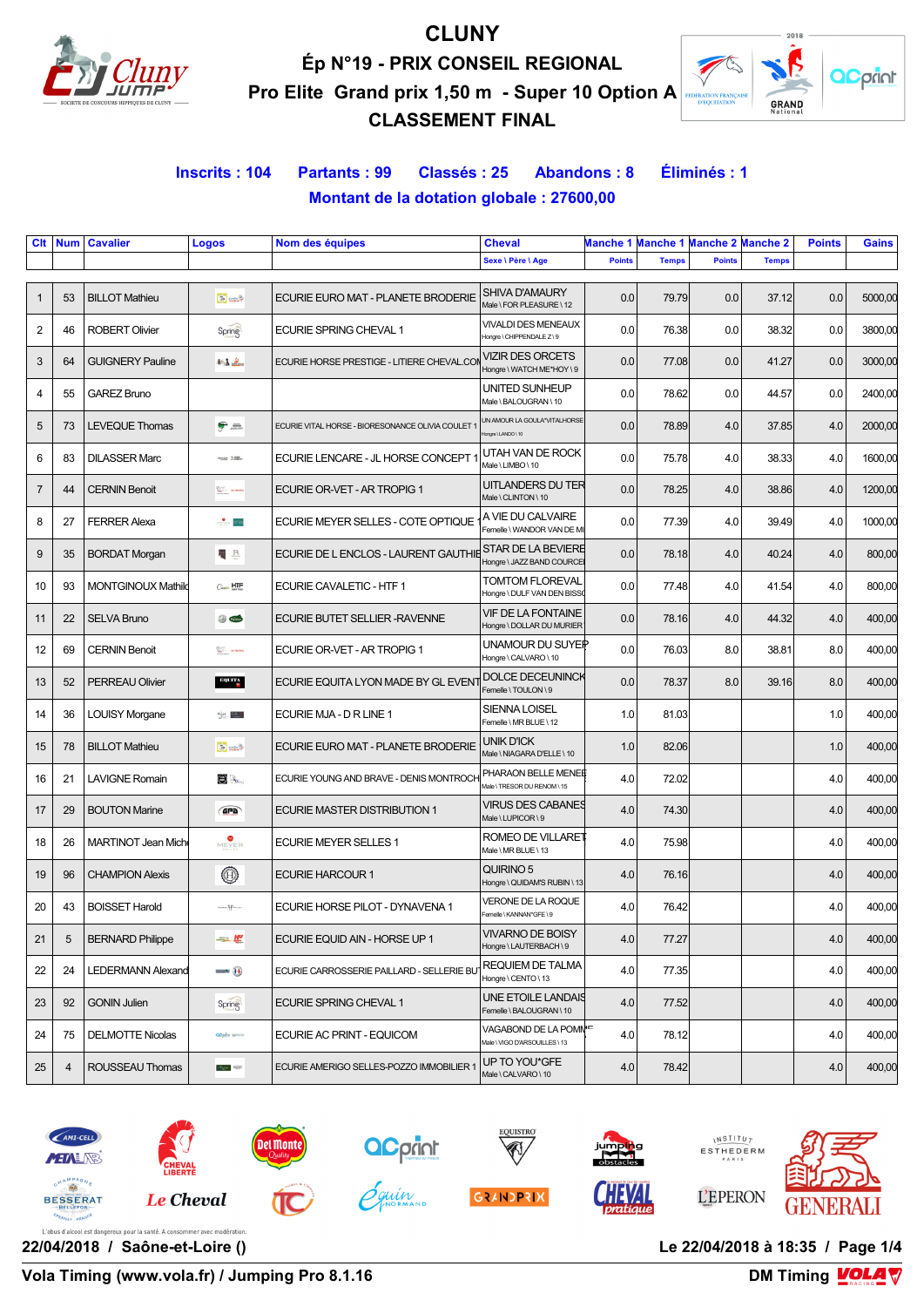## **CLUNY Ép N°19 - PRIX CONSEIL REGIONAL Pro Elite Grand prix 1,50 m - Super 10 Option A CLASSEMENT FINAL**

| <b>CIt</b> | <b>TAL</b> | $\sim$<br>⊟Num I Cavalier ∶ | Logos | l Nom des équipes | <b>Cheval</b>     |               | ٠м.<br>unche | .<br>1 Manche | .<br>anche 2 Manche 2 | <b>Dointe</b><br>Points | <b>Gains</b> |
|------------|------------|-----------------------------|-------|-------------------|-------------------|---------------|--------------|---------------|-----------------------|-------------------------|--------------|
|            |            |                             |       |                   | Sexe \ Père \ Age | <b>Points</b> | <b>Temps</b> | <b>Points</b> | <b>Temps</b>          |                         |              |

### **Non classés**

| 26 | 59  | <b>BRIANT</b> Lutetia           | <b>KA/K EGO</b>                                   | ECURIE KASK - EGO 71                                    | <b>SLALOM DE MERE</b><br>Hongre \ LIEU DES FORETS*HI                | 4.0 | 78.48 |  | 4.0 |  |
|----|-----|---------------------------------|---------------------------------------------------|---------------------------------------------------------|---------------------------------------------------------------------|-----|-------|--|-----|--|
| 27 | 41  | <b>SCHUMACHER Titoua</b>        | GBS                                               | ECURIE GBS SELLIER II 1                                 | <b>CHEOPS D'ESQUERMES</b><br>Hongre \ UGANO SITTE \ 10              | 4.0 | 78.60 |  | 4.0 |  |
| 28 | 48  | <b>LEVEQUE Thomas</b>           | ę –                                               | ECURIE VITAL HORSE - BIORESONANCE OLIVIA COULET         | SEURAT GALOTIERE*VITALHORSE<br>fongre \ IOWA \ 12                   | 4.0 | 78.71 |  | 4.0 |  |
| 29 | 67  | <b>GONIN Julien</b>             | Spring                                            | ECURIE SPRING CHEVAL 1                                  | VIPPER DU LAVOIR<br>Femelle \ CASTRONOM Z*DE I                      | 4.0 | 78.82 |  | 4.0 |  |
| 30 | 10  | <b>LAVEAU Mathieu</b>           | CWD <sub>3</sub> ONE                              | ECURIE CWD - ONE FITNESS CLUB 1                         | <b>TARATINA DE LA POMME</b><br>Femelle \ CANTURO*BOIS MARGOT        | 4.0 | 78.96 |  | 4.0 |  |
| 31 | 49  | <b>DELFORGE Paul</b>            | $Q = mc$                                          | ECURIE MIRAGEQUESTRE - PEGASE INSURANCE                 | USCHKA DU TASSIER<br>Femelle \AIR JORDAN \ 10                       | 4.0 | 78.99 |  | 4.0 |  |
| 32 | 14  | <b>JAZEDE Bruno</b>             | $\frac{1}{\sqrt{2}}\cdot\frac{\log n}{\log n}$    | ECURIE CARRIERES DE LATLANTIQUE - BUTET 1               | <b>ENITAT</b><br>Femelle \DOUGLAS\9                                 | 4.0 | 79.70 |  | 4.0 |  |
| 33 | 39  | <b>GUIGNERY Pauline</b>         | $46$ $\frac{1}{2}$                                | ECURIE HORSE PRESTIGE - LITIERE CHEVAL.COM              | FOREVER VD HOENDERHEID<br>ongre \ HEARTBREAKER \ 13                 | 4.0 | 80.10 |  | 4.0 |  |
| 34 | 86  | <b>LECOMTE LIEVAUX Geoffroy</b> |                                                   |                                                         | <b>THEMIS DES SARTHE</b><br>Male \ MR BLUE \ 11                     | 4.0 | 80.32 |  | 4.0 |  |
| 35 | 77  | <b>PERREAU Olivier</b>          | EQUITY                                            | ECURIE EQUITA LYON MADE BY GL EVENT                     | VENIZIA D'AIGUILLY<br>Femelle \ DIAMANT DE SEMILL                   | 4.0 | 80.46 |  | 4.0 |  |
| 36 | 72  | <b>POMARES Thibault</b>         | Sunt                                              | ECURIE EURO MAT - PLANETE BRODERIE                      | <b>JEANKE C</b><br>Hongre \ WINNINGMOOD VD A                        | 4.0 | 80.51 |  | 4.0 |  |
| 37 | 68  | <b>BOISSET Harold</b>           | HORSE OF PILOT                                    | ECURIE HORSE PILOT - DYNAVENA 1                         | VAKHENATON<br>Hongre \ OGRION DES CHAMP                             | 5.0 | 81.96 |  | 5.0 |  |
| 38 | 23  | <b>MARGOTTIN Vanessa</b>        | <b>EXCEL</b>                                      | <b>ECURIE EXCEL HORSE II 1</b>                          | QADRILLE DE COEURJOYE<br>longre \ MOZART DES HAYETTES \ 14          | 5.0 | 82.35 |  | 5.0 |  |
| 39 | 98  | LE MONZE Jean                   | $\overrightarrow{a}$ $\overrightarrow{b}$         | ECURIE ELEVAGE V GAS - ACR FERS DE SPORT                | <b>UMANAK</b><br>Male \ HURLEVENT DE BREKA                          | 5.0 | 82.56 |  | 5.0 |  |
| 40 | 50  | <b>DELMOTTE Nicolas</b>         | <b>acpire</b> assess                              | ECURIE AC PRINT - EQUICOM                               | <b>ILENA DE MARIPOSA</b><br>Femelle \BERLIN\10                      | 5.0 | 83.99 |  | 5.0 |  |
| 41 | 97  | <b>DEMONTE Marie</b>            | $\bullet$                                         | ECURIE FORESTIER SELLIER 1                              | VEGA DE LA ROCHE<br>Femelle \ DIAMANT DE SEMILL                     | 8.0 | 75.52 |  | 8.0 |  |
| 42 | 99  | <b>MIGNET Yohann</b>            | an jum                                            | ECURIE DOMAINE DE LA LIMETIERE - SELLE EXPERT 1         | <b>WONDER LADY</b><br>Femelle \TANGELO VAN DE Z\                    | 8.0 | 75.64 |  | 8.0 |  |
| 43 | 17  | <b>MOURIER Jean Luc</b>         | <del>g</del> a                                    | ECURIE VITAL HORSE - BIORESONANCE OLIVIA COULET         | SOUVIENSTOI LARIVIERA<br>Hongre \ COULEUR RUBIN \ 12                | 8.0 | 75.72 |  | 8.0 |  |
| 44 | 94  | LAFOUGE Stephan                 | <b>DP</b>                                         | ECURIE ELEVAGE DU LOZON - DP NUTRITION 1                | <b>GERBERT</b><br>Hongre \ CABRIO VD HEFFINC                        | 8.0 | 75.94 |  | 8.0 |  |
| 45 | 88  | LACREVAZ Thibault               | <b>THE ONE</b>                                    | ECURIE MECA 3 D GBS SELLIER 1                           | VINCY DE BEAU PRESAG <sup>E</sup><br>Male \ QUAPRICE BOIMARGOT QUIN | 8.0 | 76.95 |  | 8.0 |  |
| 46 | 16  | <b>COUVE CORREA Tomas</b>       | $\mathbb{C}$ and $\mathbb{C}$                     | ECURIE MIRAGEQUESTRE - PEGASE INSURANCE                 | <b>VOISINE DE NORMANDIE</b><br>Femelle \ NOTRESTAR DELA NUTRIA      | 8.0 | 77.42 |  | 8.0 |  |
| 47 | 66  | <b>SCHUMACHER Titoua</b>        | GBS                                               | ECURIE GBS SELLIER II 1                                 | Hongre \ AMADEUS Z*BRIMBEI                                          | 8.0 | 77.80 |  | 8.0 |  |
| 48 | 42  | <b>GONIN Julien</b>             | Spring                                            | ECURIE SPRING CHEVAL 1                                  | <b>WERATON</b><br>Hongre \ SHERATON \ 15                            | 8.0 | 78.01 |  | 8.0 |  |
| 49 | 103 | <b>BILLOT Mathieu</b>           | $\bullet$                                         | ECURIE EURO MAT - PLANETE BRODERIE                      | <b>CHACON LS</b><br>Male \ FERGAR MAIL \ 9                          | 8.0 | 78.30 |  | 8.0 |  |
| 50 | 74  | <b>DELFORGE Paul</b>            | $2 =$                                             | ECURIE MIRAGEQUESTRE - PEGASE INSURANCE TERRE DU BANNEY | Femelle \ CROWN Z \ 11                                              | 8.0 | 78.70 |  | 8.0 |  |
| 51 | 101 | DARNANVILLE Zoe                 | Othern arange                                     | ECURIE THELEM ASSURANCES - SMEG 1                       | AMELON VAN DE BOSRAND<br>fongre \ CARTANI \ 12                      | 8.0 | 78.93 |  | 8.0 |  |
| 52 | 91  | FREREJACQUES Clemen             | $-2$ $ \overline{2}$                              | ECURIE HORSE ACADEMY - ROYAL HORSE                      | <b>TELLEMENT BEL Z</b><br>Femelle \TOULON\11                        | 8.0 | 79.23 |  | 8.0 |  |
| 53 | 32  | <b>BOUILLOT Alexis</b>          | <b>G</b> BORD SOL                                 | ECURIE BORD SOL 1                                       | VIRGULE DES PRES<br>Femelle \ QUARTZ DU CHANU   9                   | 8.0 | 80.15 |  | 8.0 |  |
| 54 | 13  | <b>HUREL Cedric</b>             | <b>School</b> Second                              | ECURIE EQUIPNORD - TENDER CAPITAL                       | <b>ULRICKA DE BRAY</b><br>Femelle \ COME ON \ 10                    | 8.0 | 80.76 |  | 8.0 |  |
| 55 | 60  | <b>BORDAT Morgan</b>            | 覆 旦                                               | ECURIE DE L ENCLOS - LAURENT GAUTHIE UMA                | Femelle \ CALVARO \ 10                                              | 8.0 | 80.87 |  | 8.0 |  |
| 56 | 70  | <b>ANQUETIN Julien</b>          | $\overline{\text{MS}}$ are $\overline{\text{MS}}$ | ECURIE WBA - HOOVER 1                                   | <b>ALONSON</b><br>Hongre \ \13                                      | 9.0 | 81.08 |  | 9.0 |  |

#### **22/04/2018 / Saône-et-Loire () Le 22/04/2018 à 18:35 / Page 2/4**

**Vola Timing (www.vola.fr) / Jumping Pro 8.1.16**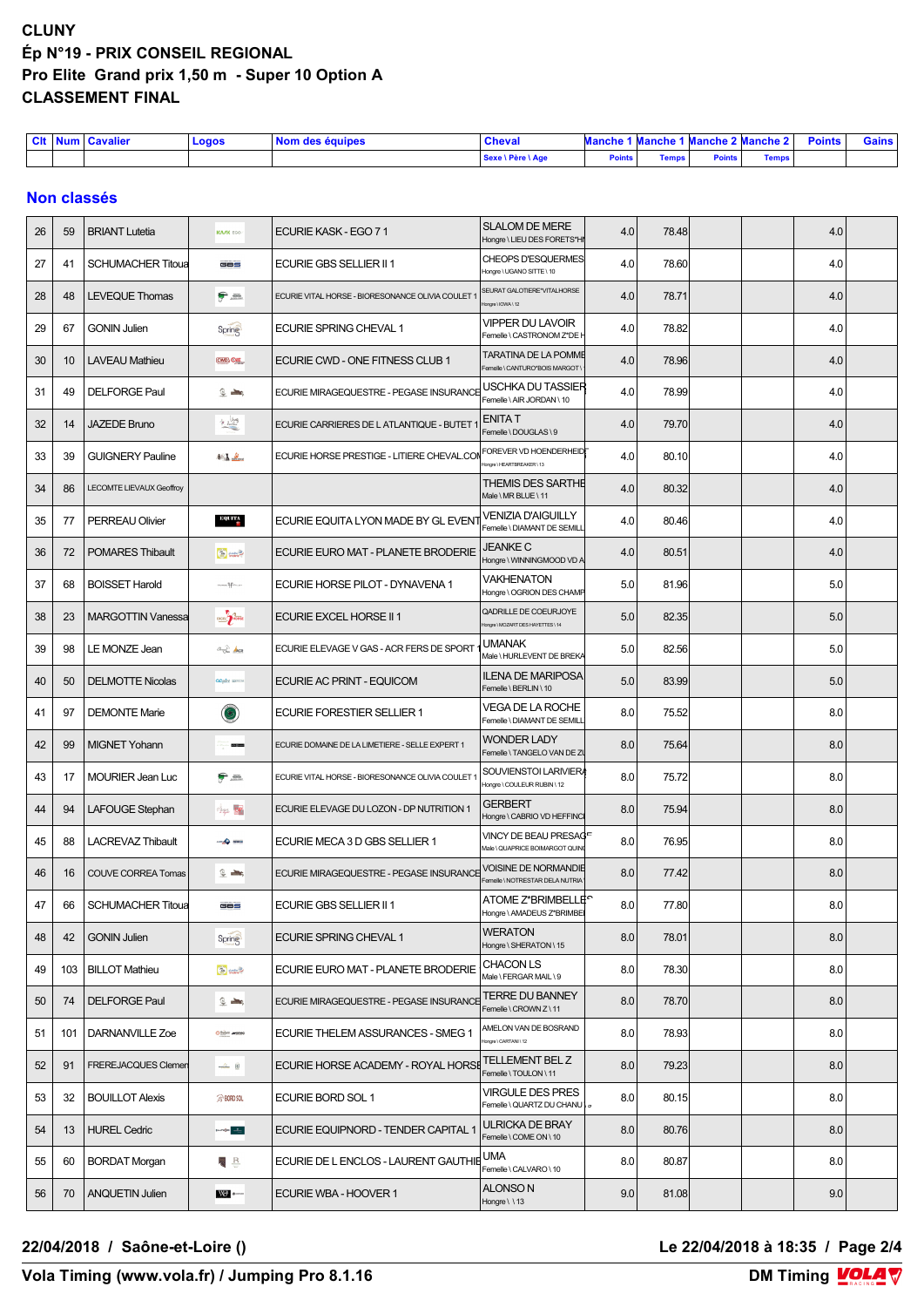## **CLUNY Ép N°19 - PRIX CONSEIL REGIONAL Pro Elite Grand prix 1,50 m - Super 10 Option A CLASSEMENT FINAL**

| Clt | <b>Num</b>     | <b>Cavalier</b>             | <b>Logos</b>                                                                      | Nom des équipes                                  | <b>Cheval</b>                                                 | Manche 1      | Manche 1 Manche 2 Manche 2 |               |              | <b>Points</b> | <b>Gains</b> |
|-----|----------------|-----------------------------|-----------------------------------------------------------------------------------|--------------------------------------------------|---------------------------------------------------------------|---------------|----------------------------|---------------|--------------|---------------|--------------|
|     |                |                             |                                                                                   |                                                  | Sexe \ Père \ Age                                             | <b>Points</b> | <b>Temps</b>               | <b>Points</b> | <b>Temps</b> |               |              |
| 57  | 63             | <b>MORTIER Pierre Alain</b> | Game R                                                                            | ECURIE CRINER EQUIDES - SPORT ETUDES LA JUMENT V | <b>URUGUAY COURCELLE</b><br>Hongre \ LAMM DE FETAN \ 10       | 9.0           | 82.55                      |               |              | 9.0           |              |
| 58  | 15             | <b>MAUREL Jerome</b>        | $\frac{1}{2}$                                                                     | ECURIE FRENCH RIDER - SELLERIE DE MA             | <b>VARSOVIE DU THOT</b><br>Male \ KASHMIR VAN'T SCHUT         | 9.0           | 83.55                      |               |              | 9.0           |              |
| 59  | 62             | <b>FONTANELLE Alexandre</b> | Othern aransa                                                                     | ECURIE THELEM ASSURANCES - SMEG 1                | UB'AIR DORCHIVAL<br>Hongre \TOULON \10                        | 9.0           | 83.69                      |               |              | 9.0           |              |
| 60  | 31             | <b>FEUILLERAC Vincent</b>   | EQUITA                                                                            | ECURIE EQUITA LYON MADE BY GL EVENTS II 1        | CONCARO<br>Hongre \ CARINJO \ 12                              | 10.0          | 87.14                      |               |              | 10.0          |              |
| 61  | 47             | <b>POMARES Thibault</b>     | Gund                                                                              | ECURIE EURO MAT - PLANETE BRODERIE               | UNSENCE DE LA ROQUE<br>Hongre \ KANNAN*GFE \ 10               | 12.0          | 75.23                      |               |              | 12.0          |              |
| 62  | 51             | PACHA Allan                 | $C_{\text{max}}$ HTF                                                              | ECURIE CAVALETIC - HTF 1                         | <b>VALLAURIS</b><br>Hongre \ NOUMA D'AUZAY*LA   9             | 12.0          | 75.70                      |               |              | 12.0          |              |
| 63  | 19             | <b>BUARD Joffrey</b>        | GBS                                                                               | <b>ECURIE GBS SELLIER III 1</b>                  | UNCLE AD W Z<br>Hongre \ UNTOUCHABLE Z \ 12                   | 12.0          | 77.81                      |               |              | 12.0          |              |
| 64  | $\overline{2}$ | <b>BOUVARD Cyril</b>        | $\odot$                                                                           | ECURIE FORESTIER SELLIER 1                       | <b>TRESOR DE VIRTON</b><br>Male \ KASHMIR VAN'T SCHUT         | 12.0          | 77.96                      |               |              | 12.0          |              |
| 65  | 37             | <b>FONTANELLE Alexandre</b> | Othern arange                                                                     | ECURIE THELEM ASSURANCES - SMEG 1                | VOLCA DE LA BRESS<br>Femelle \ HURLEVAN DU PREI               | 12.0          | 78.35                      |               |              | 12.0          |              |
| 66  | 89             | <b>PEREZ Maxime</b>         | <b>LOLLIPOPS</b>                                                                  | <b>ECURIE LOLLIPOPS 1</b>                        | EXTRA 41<br>Femelle \ ELLIOT VAN TER HU                       | 12.0          | 78.81                      |               |              | 12.0          |              |
| 67  | 12             | <b>RULQUIN Fabien</b>       | $\mathcal{O}$ to                                                                  | ECURIE CHEVAL LIBERTE - LIBERTE EVENT            | SPLENDERO DE DAMVIL<br>Hongre \ FOR PLEASURE \ 12             | 12.0          | 79.53                      |               |              | 12.0          |              |
| 68  | 54             | <b>BERGER Frederic</b>      | $\mathbf{F}$                                                                      | ECURIE HARAS DE FUYSIEUX 1                       | TACIANA DU MARAIS<br>Femelle \ COULEUR RUBIN \1               | 12.0          | 80.18                      |               |              | 12.0          |              |
| 69  | 61             | <b>LOUISY Morgane</b>       | $\binom{n}{2}$ $\alpha$ $\beta$ $\beta$ $\beta$                                   | ECURIE MJA - D R LINE 1                          | QUABRI DE LA GRANGE<br>Hongre \ C INDOCTRO \ 14               | 13.0          | 81.10                      |               |              | 13.0          |              |
| 70  | 104            | HORIOT Jean Baptiste 065    |                                                                                   | ECURIE OZE STABLE - DOMAINE DES ETO              | <b>TEA TIME DU BORGET</b><br>Hongre \ NESTEA DE COURCE        | 13.0          | 81.47                      |               |              | 13.0          |              |
| 71  | 95             | <b>MARION Quentin</b>       | $\rightarrow \infty$                                                              | ECURIE HORSE ACADEMY - ROYAL HORSE               | <b>VERY GOOD DE LA BONI</b><br>Male \ EUROCOMMERCE BERLIN \9  | 13.0          | 82.38                      |               |              | 13.0          |              |
| 72  | 84             | <b>BRASSART Brice</b>       |                                                                                   |                                                  | <b>UDDY DE VERNAY</b><br>Male \ DIAMANT DE SEMILLY \ 10       | 13.0          | 82.70                      |               |              | 13.0          |              |
| 73  | 58             | <b>FONTANEL Claire</b>      | )emol <sup>l</sup> n                                                              | ECURIE CUISINES BERNOLLIN 1                      | UNSER PRINZ KRF<br>Male \ CALVARO \ 10                        | 14.0          | 85.02                      |               |              | 14.0          |              |
| 74  | 25             | MOISSONNIER Megar           | EQUITA                                                                            | ECURIE EQUITALYON MADE BY GL EVENTS III 1        | <b>UMOURS BATILLY</b><br>Hongre \ QUAPRICE BOIMARG            | 14.0          | 86.28                      |               |              | 14.0          |              |
| 75  | 33             | <b>ROBERT Nelly</b>         |                                                                                   |                                                  | <b>QUENOTTE D'AUDES</b><br>Femelle \ AFERCO*HN \ 14           | 16.0          | 76.58                      |               |              | 16.0          |              |
| 76  | 87             | <b>DREYFUS Romain</b>       | GBS                                                                               | <b>ECURIE GBS SELLIER III 1</b>                  | ULTIMA QUORRADA<br>Femelle \ QUICK STAR \ 10                  | 16.0          | 76.60                      |               |              | 16.0          |              |
| 77  | 85             | <b>MICHELON Loic</b>        | <b>S</b> BORD SOL                                                                 | ECURIE BORD SOL 1                                | <b>VELINA DE FARJONNIER</b><br>Femelle \TOULON\9              | 16.0          | 77.84                      |               |              | 16.0          |              |
| 78  | 1              | ROCHE Pierre Louis          |                                                                                   |                                                  | TELEMAQUE D'AUZOUX<br>Hongre \ CALISCO DU PITRAY \ 11         | 16.0          | 94.15                      |               |              | 16.0          |              |
| 79  | 102            | <b>BOUVARD Cyril</b>        | $\odot$                                                                           | ECURIE FORESTIER SELLIER 1                       | <b>BUSY</b><br>Femelle \ VIENTO UNO W \ 12                    | 17.0          | 83.74                      |               |              | 17.0          |              |
| 80  | 3              | <b>RAPINAT Anne</b>         | $\bigotimes$ and                                                                  | ECURIE OZ COSMETIC - SELLERIA EQUIPE             | <b>TORINO DE FEYELE</b><br>Hongre \ KASHMIR VANT SCH          | 17.0          | 84.43                      |               |              | 17.0          |              |
| 81  | 76             | PACHA Allan                 | $C_{\text{max}}$ $H \times T$                                                     | <b>ECURIE CAVALETIC - HTF 1</b>                  | ANKARA CHAMPBLANC<br>Male \ OKLUND \ 13                       | 18.0          | 86.75                      |               |              | 18.0          |              |
| 82  | 28             | <b>LAM TAN Erwan</b>        | <b>Series</b>                                                                     | ECURIE MECA 3 D GBS SELLIER 1                    | TIPTOP DU MARQUE <sup>.</sup><br>Hongre \ IBIS DE COURCEL \ 1 | 20.0          | 77.76                      |               |              | 20.0          |              |
| 83  | 100            | <b>KIRCHER Lisa</b>         | $\frac{1}{\sqrt{2\pi\sigma^2}}\left \frac{\partial^2}{\partial x^2}\right _{x=0}$ | ECURIE PRIVILEGE EQUITATION - FLAG S AND CL      | <b>GUCCI OF ROSES</b><br>Femelle \ CICERO Z \ 12              | 20.0          | 80.09                      |               |              | 20.0          |              |
| 84  | 11             | <b>MARILLER Sophia</b>      | <b>KA/K EGO</b>                                                                   | ECURIE KASK - EGO 71                             | TYPE TOP DU MONTEIL<br>Male \ CALVARO \ 11                    | 20.0          | 80.35                      |               |              | 20.0          |              |
| 85  | 6              | <b>CAZALE DEBAT Florer</b>  | $\frac{d_{\text{max}}}{d_{\text{max}}}$ P0220                                     | ECURIE GRAND LITIER - EQUIJUMP 1                 | <b>LA FLEUR DELACOUR</b><br>Femelle \LORDANOS \10             | 20.0          | 80.72                      |               |              | 20.0          |              |
| 86  | 20             | <b>BOURDON Mathieu</b>      | <b>EXCEL PHORSE</b>                                                               | ECURIE EXCEL HORSE I1                            | PLAY BOY DU TERTRIT<br>Hongre \ DOLLAR DU MURIER              | 20.0          | 95.37                      |               |              | 20.0          |              |
| 87  | 79             | <b>BERGER Frederic</b>      | $\mathbf{F}$                                                                      | ECURIE HARAS DE FUYSIEUX 1                       | <b>TANKA DU MARAIS</b><br>Male \ KANNAN*GFE\11                | 21.0          | 82.85                      |               |              | 21.0          |              |
| 88  | 8              | <b>BOURGEOT David</b>       | ۱                                                                                 | ECURIE CHILDERIC SELLIER I 1                     | POOR BOY DE LA FOLIE<br>Hongre \ CALVARO \ 15                 | 23.0          | 89.23                      |               |              | 23.0          |              |

## **22/04/2018 / Saône-et-Loire () Le 22/04/2018 à 18:35 / Page 3/4**